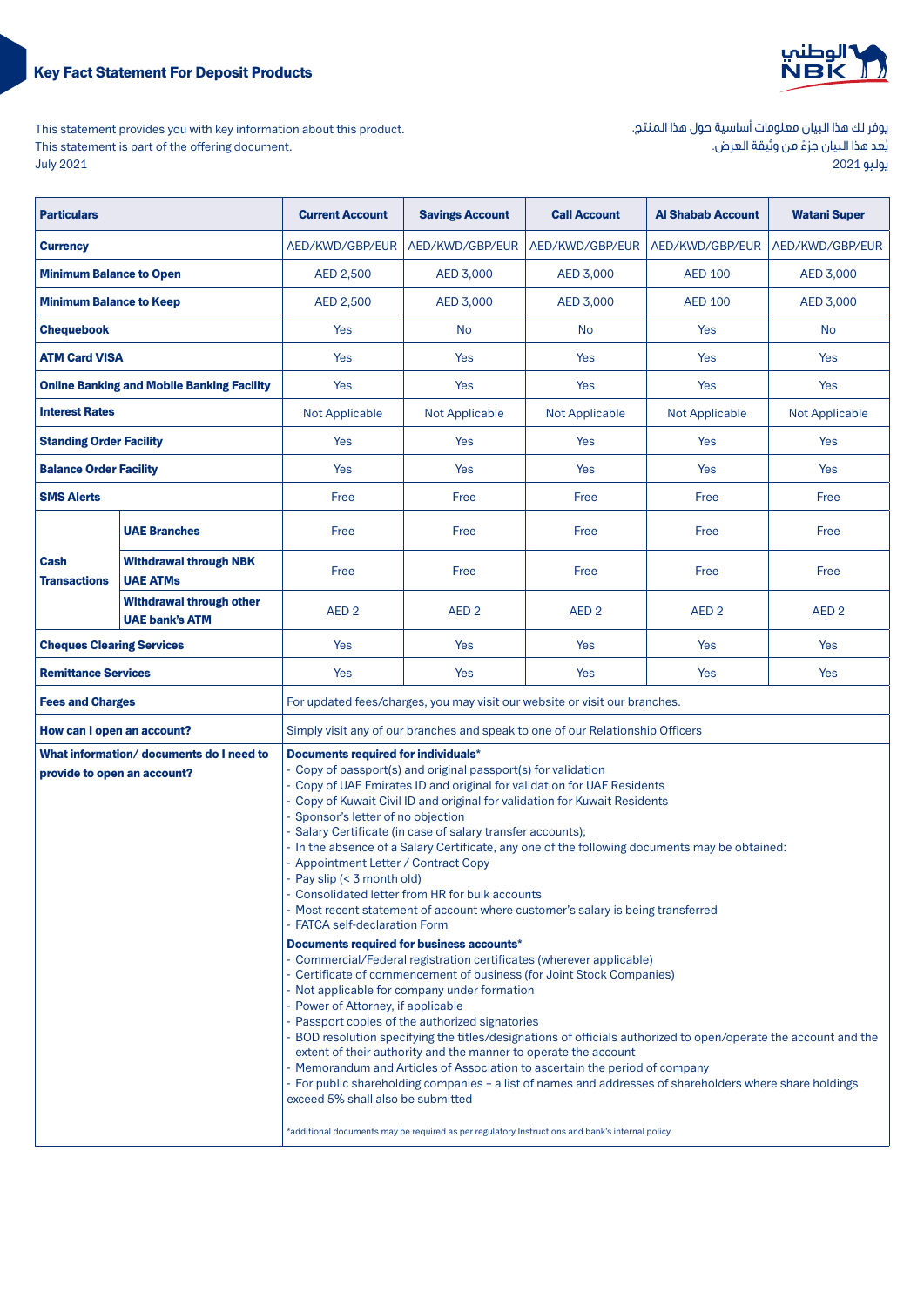

| التفاصيل                       |                                                                    | حساب جاری                                                                                                                                                                                                                                                                                                                                                                                                                                                                                                                                                                                                                                                                                                                                                                                                                                                                                                                                                                                                                                                                                                                                                                                                                                        | حساب ادخار                                                                        | حساب تحت الطلب        | حساب الشباب          | سوبر وطنى             |
|--------------------------------|--------------------------------------------------------------------|--------------------------------------------------------------------------------------------------------------------------------------------------------------------------------------------------------------------------------------------------------------------------------------------------------------------------------------------------------------------------------------------------------------------------------------------------------------------------------------------------------------------------------------------------------------------------------------------------------------------------------------------------------------------------------------------------------------------------------------------------------------------------------------------------------------------------------------------------------------------------------------------------------------------------------------------------------------------------------------------------------------------------------------------------------------------------------------------------------------------------------------------------------------------------------------------------------------------------------------------------|-----------------------------------------------------------------------------------|-----------------------|----------------------|-----------------------|
| العملة                         |                                                                    | AED/KWD/GBP/EUR                                                                                                                                                                                                                                                                                                                                                                                                                                                                                                                                                                                                                                                                                                                                                                                                                                                                                                                                                                                                                                                                                                                                                                                                                                  | AED/KWD/GBP/EUR                                                                   | AED/KWD/GBP/EUR       | AED/KWD/GBP/EUR      | AED/KWD/GBP/EUR       |
| الحد الأدنى لفتم الرصيد        |                                                                    | 2500 درهماً إماراتياً                                                                                                                                                                                                                                                                                                                                                                                                                                                                                                                                                                                                                                                                                                                                                                                                                                                                                                                                                                                                                                                                                                                                                                                                                            | 3000 درهماً إماراتياً                                                             | 3000 درهماً إماراتياً | 100 درهماً إماراتياً | 3000 درهماً إماراتياً |
| الحد الأدنى للاحتفاظ في الرصيد |                                                                    | 2500 درهماً إماراتياً                                                                                                                                                                                                                                                                                                                                                                                                                                                                                                                                                                                                                                                                                                                                                                                                                                                                                                                                                                                                                                                                                                                                                                                                                            | 3000 درهماً إماراتياً                                                             | 3000 درهماً إماراتياً | 100 درهماً إماراتياً | 3000 درهماً إماراتياً |
| دفتر شيكات                     |                                                                    | نعم                                                                                                                                                                                                                                                                                                                                                                                                                                                                                                                                                                                                                                                                                                                                                                                                                                                                                                                                                                                                                                                                                                                                                                                                                                              | Л                                                                                 | П                     | نعم                  | П                     |
| بطاقة الصراف الآلي وفيزا       |                                                                    | نعم                                                                                                                                                                                                                                                                                                                                                                                                                                                                                                                                                                                                                                                                                                                                                                                                                                                                                                                                                                                                                                                                                                                                                                                                                                              | نعم                                                                               | نعم                   | نعم                  | نعم                   |
| الخدمات المصرفية عبر الجوال    | الخدمات المصرفية عبر الإنترنت وتسميلات                             | نعم                                                                                                                                                                                                                                                                                                                                                                                                                                                                                                                                                                                                                                                                                                                                                                                                                                                                                                                                                                                                                                                                                                                                                                                                                                              | نعم                                                                               | نعم                   | نعم                  | نعم                   |
| اسعار الفائدة                  |                                                                    | لا ينطبق                                                                                                                                                                                                                                                                                                                                                                                                                                                                                                                                                                                                                                                                                                                                                                                                                                                                                                                                                                                                                                                                                                                                                                                                                                         | لا ينطبق                                                                          | لا ينطبق              | لا ينطبق             | لا ينطبق              |
| تسميلات الأوامر الدائمة        |                                                                    | نعم                                                                                                                                                                                                                                                                                                                                                                                                                                                                                                                                                                                                                                                                                                                                                                                                                                                                                                                                                                                                                                                                                                                                                                                                                                              | نعم                                                                               | نعم                   | نعم                  | نعم                   |
| تسهيلات أوامر الرصيد           |                                                                    | نعم                                                                                                                                                                                                                                                                                                                                                                                                                                                                                                                                                                                                                                                                                                                                                                                                                                                                                                                                                                                                                                                                                                                                                                                                                                              | نعم                                                                               | نعم                   | نعم                  | نعم                   |
| تنبيهات الرسائل النصية         |                                                                    | مجانا                                                                                                                                                                                                                                                                                                                                                                                                                                                                                                                                                                                                                                                                                                                                                                                                                                                                                                                                                                                                                                                                                                                                                                                                                                            | مجانآ                                                                             | مجانآ                 | مجاناً               | مجانآ                 |
|                                | فروع الإمارات                                                      | مجانآ                                                                                                                                                                                                                                                                                                                                                                                                                                                                                                                                                                                                                                                                                                                                                                                                                                                                                                                                                                                                                                                                                                                                                                                                                                            | مجانآ                                                                             | مجانآ                 | مجانآ                | Free                  |
| المعاملات<br>النقدية           | السحب من خلال أجمزة<br>الصراف الآلي لبنك الكويت<br>الوطني-الإمارات | مجانآ                                                                                                                                                                                                                                                                                                                                                                                                                                                                                                                                                                                                                                                                                                                                                                                                                                                                                                                                                                                                                                                                                                                                                                                                                                            | مجانآ                                                                             | محانا                 | مجانآ                | Free                  |
|                                | السحب من خلال أجمزة<br>الصراف الآلي لبنوك أخرى في<br>دولة الإمارات | درهمان إماراتيان                                                                                                                                                                                                                                                                                                                                                                                                                                                                                                                                                                                                                                                                                                                                                                                                                                                                                                                                                                                                                                                                                                                                                                                                                                 | درهمان إماراتيان                                                                  | درهمان إماراتيان      | درهمان إماراتيان     | درهمان إماراتيان      |
| خدمات مقاصة الشيكات            |                                                                    | نعم                                                                                                                                                                                                                                                                                                                                                                                                                                                                                                                                                                                                                                                                                                                                                                                                                                                                                                                                                                                                                                                                                                                                                                                                                                              | نعم                                                                               | نعم                   | نعم                  | نعم                   |
| خدمات التحويلات                |                                                                    | نعم                                                                                                                                                                                                                                                                                                                                                                                                                                                                                                                                                                                                                                                                                                                                                                                                                                                                                                                                                                                                                                                                                                                                                                                                                                              | نعم                                                                               | نعم                   | نعم                  | نعم                   |
| الرسوم والعمولات               |                                                                    |                                                                                                                                                                                                                                                                                                                                                                                                                                                                                                                                                                                                                                                                                                                                                                                                                                                                                                                                                                                                                                                                                                                                                                                                                                                  | لمعرفة الرسوم والعمولات المحدثة، يمكنك زيارة موقعنا على الإنترنت أو زيارة فروعنا. |                       |                      |                       |
| كيف يمكننى فتم الحساب؟         |                                                                    |                                                                                                                                                                                                                                                                                                                                                                                                                                                                                                                                                                                                                                                                                                                                                                                                                                                                                                                                                                                                                                                                                                                                                                                                                                                  | ما عليك سوى زيارة أي من فروعنا والتحدث إلى أحد مسؤولى العلاقات لدينا              |                       |                      |                       |
| لفتم الحساب؟                   | ما هي المعلومات / الوثائق التي يجب تقديمها                         | الوثائق المطلوبة بالنسبة للأفراد *<br>- نسخة من جواز/جوازات السفر وجواز/جوازات السفر الأصلية لأغراض التحقق<br>· نسخة من الـموية الإماراتية والوثيقة الأصل للتحقق من صحتها للمقيمين في دولة الإمارات العربية المتحدة<br>· صورة من البطاقة المدنية الكويتية والوثيقة الأصل للتحقق من صحتها للمقيمين في الكويت<br>· خطاب عدم ممانعة من الكفيل<br>· شهادة راتب (في حالة حسابات تحويل الراتب).<br>- في حالة عدم وجود شهادة راتب، يمكن الحصول على أي من المستندات التالية:<br>- خطاب تعيين / نسخة من العقد<br>- قسيمة الدفع (أقل من ٣ أشهر)<br>· خطاب موحد من الموارد البشرية للحسابات المجمعة<br>- أحدث كشف حساب حيث يتم تحويل راتب العميل<br>· نموذج الإقرار الذاتي لقانون الامتثال الضريبي للحسابات الخارجية<br>الوثائق المطلوبة للحسابات التجارية *<br>- شهادات التسجيل التجارية / الفيدرالية (حيثما ينطبق ذلك)<br>- شهادة بدء العمل (للشركات المساهمة)<br>· لا ينطبق على الشركة تحت التأسيس<br>- التوكيل إن وجد<br>· نسخ من جواز سفر المفوضين بالتوقيع<br>- قرار مجلس الإدارة الذي يحدد مناصب/تعيينات المسؤولين المخولين بفتح/تشغيل الحساب ومدى صلاحياتهم وطريقة<br>تشغيل الحساب<br>· عقد التأسيس والنظام الأساسي لتحديد مدة الشركة<br>· بالنسبة للشركات المساهمة العامة - يجب تقديم قائمة بأسماء وعناوين المساهمين الذين تزيد نسبة أسهمهم عن 5%. |                                                                                   |                       |                      |                       |
|                                |                                                                    | * قد تُطلب وثائق إضافية وفقاً للتعليمات التنظيمية والسياسة الداخلية للبنك                                                                                                                                                                                                                                                                                                                                                                                                                                                                                                                                                                                                                                                                                                                                                                                                                                                                                                                                                                                                                                                                                                                                                                        |                                                                                   |                       |                      |                       |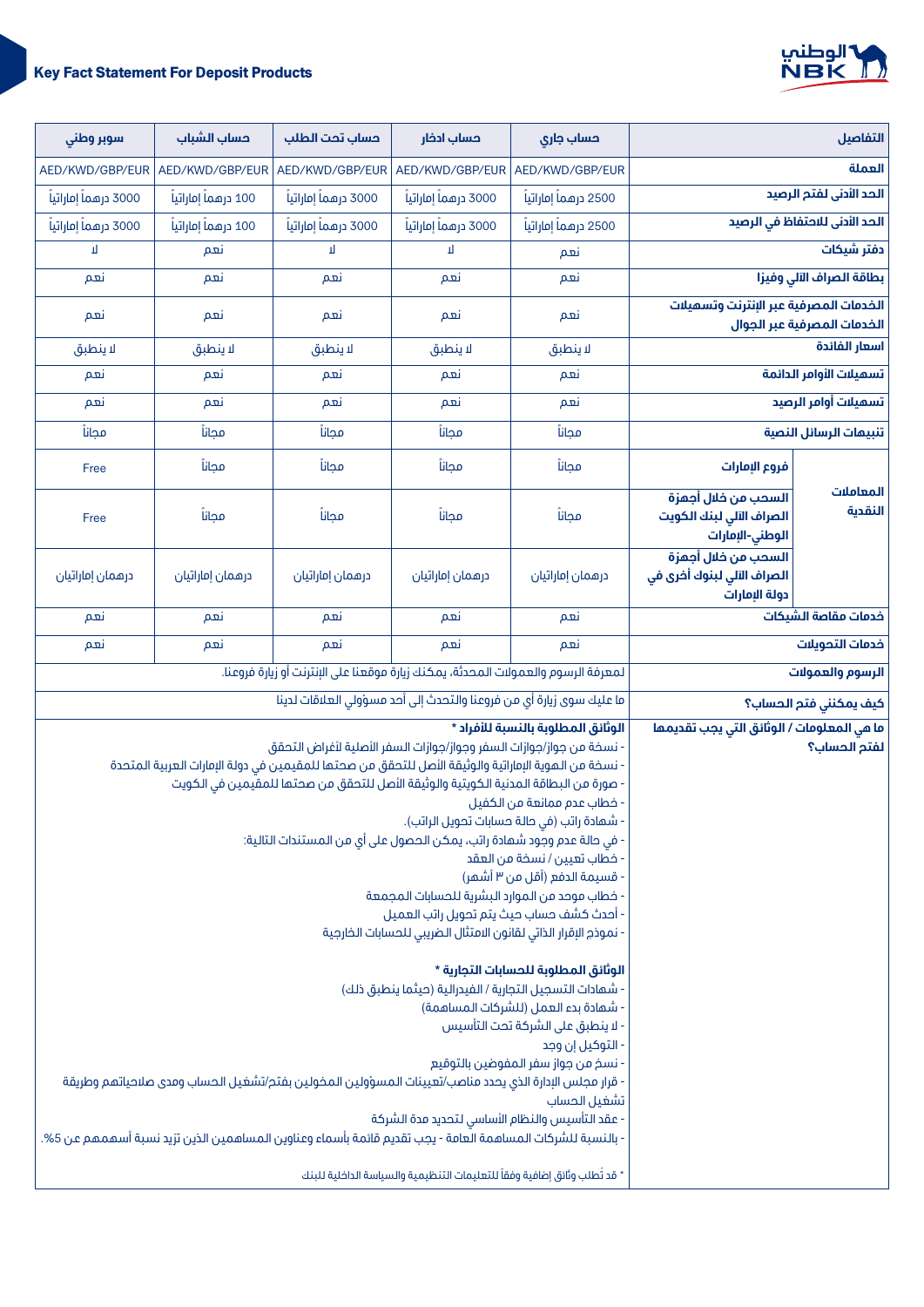# **Key Fact Statement For Deposit Products**



| <b>You Must Know</b>                                                                                                                                                                                                                                                                                                                                                                                                                                                                                                                                                                 | يتعين عليك معرفة ما يلي:                                                                                                                                                                                                                                                                                                                                                                                                                                            |
|--------------------------------------------------------------------------------------------------------------------------------------------------------------------------------------------------------------------------------------------------------------------------------------------------------------------------------------------------------------------------------------------------------------------------------------------------------------------------------------------------------------------------------------------------------------------------------------|---------------------------------------------------------------------------------------------------------------------------------------------------------------------------------------------------------------------------------------------------------------------------------------------------------------------------------------------------------------------------------------------------------------------------------------------------------------------|
| Account Opening Requirements: Information submitted at the time of open-<br>ing the account may be required on a periodic basis. Please ask for more<br>details.                                                                                                                                                                                                                                                                                                                                                                                                                     | <b>متطلبات فتم الحساب:</b> قد تكون المعلومات المقدمة في وقت فتم الحساب مطلوبة<br>على أساس دوري. يرجى الاستفسار عن مزيد من التفاصيل.                                                                                                                                                                                                                                                                                                                                 |
| <b>Bounced Cheque:</b> Dishonoring of/Dishonestly issuing cheques may result to<br>charges, closure of your account and a negative report to the Credit Informa-<br>tion Agency.                                                                                                                                                                                                                                                                                                                                                                                                     | <b>الشيك المرتجع:</b> قد يؤدي عدم تقديم الشيكات / إصدار الشيكات بطريقة غير صحيحة<br>إلى فرض رسوم وإغلاق حسابك وتقديم تقرير سلبي إلى وكالة المعلومات الائتمانية.                                                                                                                                                                                                                                                                                                     |
| <b>Unauthorized Transactions:</b> Check your statements regularly and contact us<br>immediately if you notice any irregularity. Such irregularity must be report-<br>ed within 30 days of the statement date. In the event of a fraudulent or<br>unauthorized transaction, notify the NBK Call Center immediately at +9714<br>3161700.                                                                                                                                                                                                                                               | <mark>المعاملات غير المصرح بها:</mark> تحقق من بياناتك بانتظام واتصل بنا على الفور إذا لاحظت<br>أى مخالفة. يجب الإبلاغ عن هذه المخالفة في غضون 30 يوماً من تاريخ البيان. في حالة<br>حدوث معاملة احتيالية أو غير مصرح بها، قم بإخطار مركز الاتصال التابع لبنك الكويت<br>الوطني على الفور على الرقم 3161700 4 00971.                                                                                                                                                  |
| Record Update: Always keep your profiles/records updated with the bank to<br>avoid any account service inconvenience.                                                                                                                                                                                                                                                                                                                                                                                                                                                                | <b>تحديث السجل:</b> احتفظ دائماً بملفات التعريف / السجلات الخاصة بك محدثة لدى البنك<br>لتجنب أى عوائق لخدمة الحساب.                                                                                                                                                                                                                                                                                                                                                 |
| What happens if you do not use this account for a long period? If your ac-<br>count remains inoperative for 1 year, it will be treated as Inactive. Once your<br>account becomes Inactive, no withdrawals will be allowed and access to card<br>and digital banking services will be deactivated. The Bank reserves the right<br>to debit for the recovery of loans / interest. Any permissible Bank charges or<br>levies and instructions issued from the court will not be subject to debit or<br>withdrawal restrictions.                                                         | ماذا يحدث إذا لم تستخدم هذا الحساب لفترة طويلة؟ إذا ظل حسابك معطلاً لمدة عام<br>واحد، سيتم التعامل معه باعتباره حساب غير نشط، ولن يُسمح في تلك الحالة بإجراء<br>بأى عمليات سحب، فضلاً عن إلغاء تنشيط الوصول إلى الخدمات المصرفية الرقمية<br>والبطاقات. يحتفظ البنك بالحق في الخصم لاسترداد القروض / الفوائد. لن تخضع أي<br>رسوم أو ضرائب بنكية مصرح بها وأي تعليمات صادرة عن المحكمة لقيود الخصم أو<br>السحب.                                                       |
| If your account remains inoperative and record has not been updated for 3<br>years, it will be treated as Dormant. Once your account becomes dormant,<br>no debits and withdrawals will be allowed and access to card and digital<br>banking services will be deactivated. No fees or system based charges<br>other than those agreed during the lifecycle of account activity will be levied.<br>Please ask for more details.                                                                                                                                                       | إذا ظل حسابك معطلاً ولم يتم تحديث السجل لمدة 3 سنوات، سيتم التعامل معه<br>باعتباره حساب خامل. بمجرد أن يصبح حسابك خاملاً، ولن يُسمح في تلك الحالة بإجراء<br>بأي عمليات سحب، فضلاً عن إلغاء تنشيط الوصول إلى الخدمات المصرفية الرقمية<br>والبطاقات. لن يتم فرض أي رسوم أو رسوم قائمة على النظام بخلاف تلك المتفق عليها<br>خلال فترة نشاط الحساب. يرجى الاستفسار عن مزيد من التفاصيل.                                                                                 |
| <b>Unclaimed Deposits:</b> In terms of Article 8 of the Dormant Account Regula-<br>tion issued by the Central Bank of the UAE (CBUAE), all deposits which have<br>not been operated during the period of 5 years are surrendered to (CBUAE).<br>This is provided the customer has no other active accounts with the Bank<br>and customer records are updated. Please ask for more details.                                                                                                                                                                                           | <b>الودائع غير المطالب بها:</b> بموجب المادة 8 من لائحة الحسابات الخاملة الصادرة<br>عن البنك المركزي لدولة الإمارات العربية المتحدة، يتم تسليم جميع الودائع التي لم<br>يتم تشغيلها خلال فترة خمس سنوات إلى البنك المركزي الإماراتي، شريطة ألا يكون<br>للعميل حسابات نشطة أخرى مع البنك ويتم تحديث سجلات العملاء. يرجى الاستفسار<br>عن مزيد من التفاصيل.                                                                                                             |
| <b>Closing this Account:</b> You may close or switch accounts (current and saving<br>account) without Fees any time after 6 months of opening the account.<br>Please follow the instructions as guided by your branch.                                                                                                                                                                                                                                                                                                                                                               | <b>إغلاق هذا الحساب:</b> يمكنك إغلاق أو تبديل الحسابات (الحساب الجارى وحساب التوفير)<br>بدون رسوم في أي وقت بعد 6 أشهر من فتح الحساب. يرجى اتباع التعليمات التي<br>يرشدك بها الفرع الخاص بك.                                                                                                                                                                                                                                                                        |
| Terms and Conditions: The Bank may refuse to execute any requests, instruc-<br>tions or services requested by the Consumer in the event of a Consumer's<br>failure to comply to the Bank's terms and conditions before and during<br>the Consumer's dealings with the Bank. The Bank shall give Consumers a<br>minimum of 60 calendar days' notice before any permissible changes to<br>the terms and conditions of a Financial Product and/or Service, including<br>changes to Fees, can take effect. For updated fees/charges, you may visit our<br>website or visit our branches. | <b>الشروط والأحكام:</b> يجوز للبنك رفض تنفيذ أي طلبات أو تعليمات أو خدمات يطلبها<br>المستهلك في حالة تخلف المستهلك عن الامتثال لشروط وأحكام البنك قبل وأثناء<br>تعامل المستهلك مع البنك. يلتزم البنك بتزويد العملاء بإشعار بفترة 60 يوماً على<br>الأقل قبل إنفاذ أي تغييرات مسموم بها على شروط وأحكام المنتج المالي و/أو الخدمة<br>المالية، بما في ذلك التغييرات في الرسوم. للحصول على معلومات محدثة عن الرسوم،<br>يمكنك زيارة موقعنا على الإنترنت أو زيارة فروعنا. |